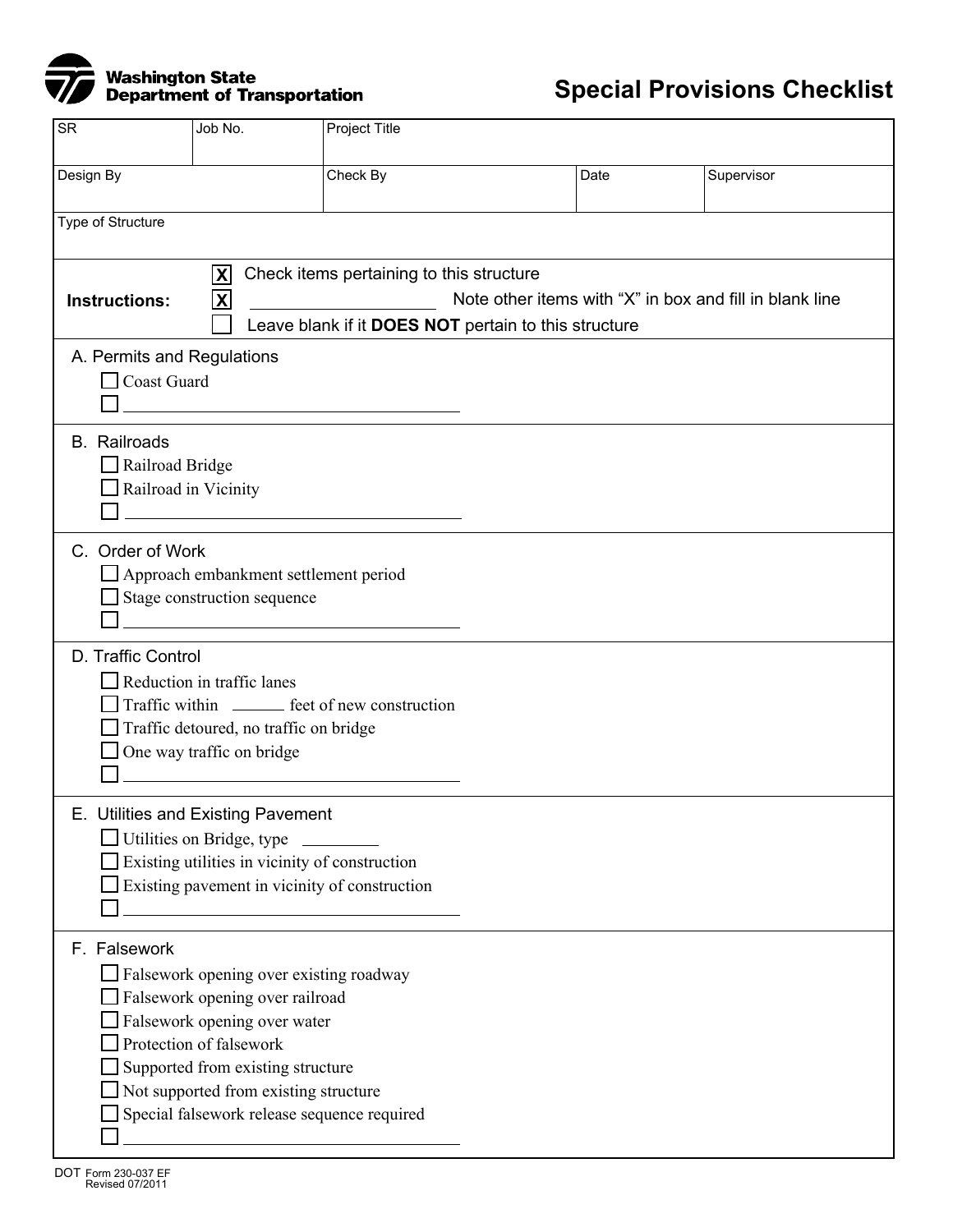| G. Foundation                                                                                                        |  |
|----------------------------------------------------------------------------------------------------------------------|--|
| $\Box$ Excavation near existing pavement                                                                             |  |
| Excavation near railroad track or facilities                                                                         |  |
| Concrete Seals                                                                                                       |  |
| Seal construction using a berm                                                                                       |  |
| Cofferdams                                                                                                           |  |
|                                                                                                                      |  |
| Pumping water from foundation excavation required                                                                    |  |
| $\Box$ Riprap at piers                                                                                               |  |
| Removal of unsuitable material                                                                                       |  |
| Rock excavation requiring threshold limit value                                                                      |  |
| Special Excavation                                                                                                   |  |
| <u> 1980 - Jan Barbara Barbara, maska karatan da</u>                                                                 |  |
|                                                                                                                      |  |
| H. Forms                                                                                                             |  |
| Special forms for architectural treatment                                                                            |  |
| Fractured Fin Finish                                                                                                 |  |
| Variable depth random board finish                                                                                   |  |
| 3/4 inch random board finish                                                                                         |  |
| Remove forms from cells which have access (Box grider)                                                               |  |
|                                                                                                                      |  |
|                                                                                                                      |  |
| <b>Piles</b><br>I.                                                                                                   |  |
| $\Box$ Concrete test pile                                                                                            |  |
| $\Box$ Concrete piling $\Box$ inch diameter                                                                          |  |
|                                                                                                                      |  |
| $\Box$ Steel test pile                                                                                               |  |
| $\Box$ Steel piling $\_\_$                                                                                           |  |
| Timber Test Pile                                                                                                     |  |
| $\Box$ Timber piling                                                                                                 |  |
| Pile loading test                                                                                                    |  |
| $\Box$ Pile minimum tip elevations                                                                                   |  |
| $\Box$ Pile splice                                                                                                   |  |
| $\Box$ Pile tip                                                                                                      |  |
| $\Box$ Preboring for pile                                                                                            |  |
| Driving piles in highly developed business or residential areas                                                      |  |
| Excavation for pile                                                                                                  |  |
| Driving from existing structure                                                                                      |  |
|                                                                                                                      |  |
| No driving from existing structure                                                                                   |  |
| $\Box$ Overdriving of piles                                                                                          |  |
| <u> 1980 - Jan Stein Stein Stein Stein Stein Stein Stein Stein Stein Stein Stein Stein Stein Stein Stein Stein S</u> |  |
| J. Shafts                                                                                                            |  |
|                                                                                                                      |  |
| $\Box$ Required permanent casing                                                                                     |  |
| Required temporary casing                                                                                            |  |
| $\Box$ Casing shoring                                                                                                |  |
| Shaft Seal                                                                                                           |  |
| CSL access tubes                                                                                                     |  |
|                                                                                                                      |  |
|                                                                                                                      |  |

٦

Г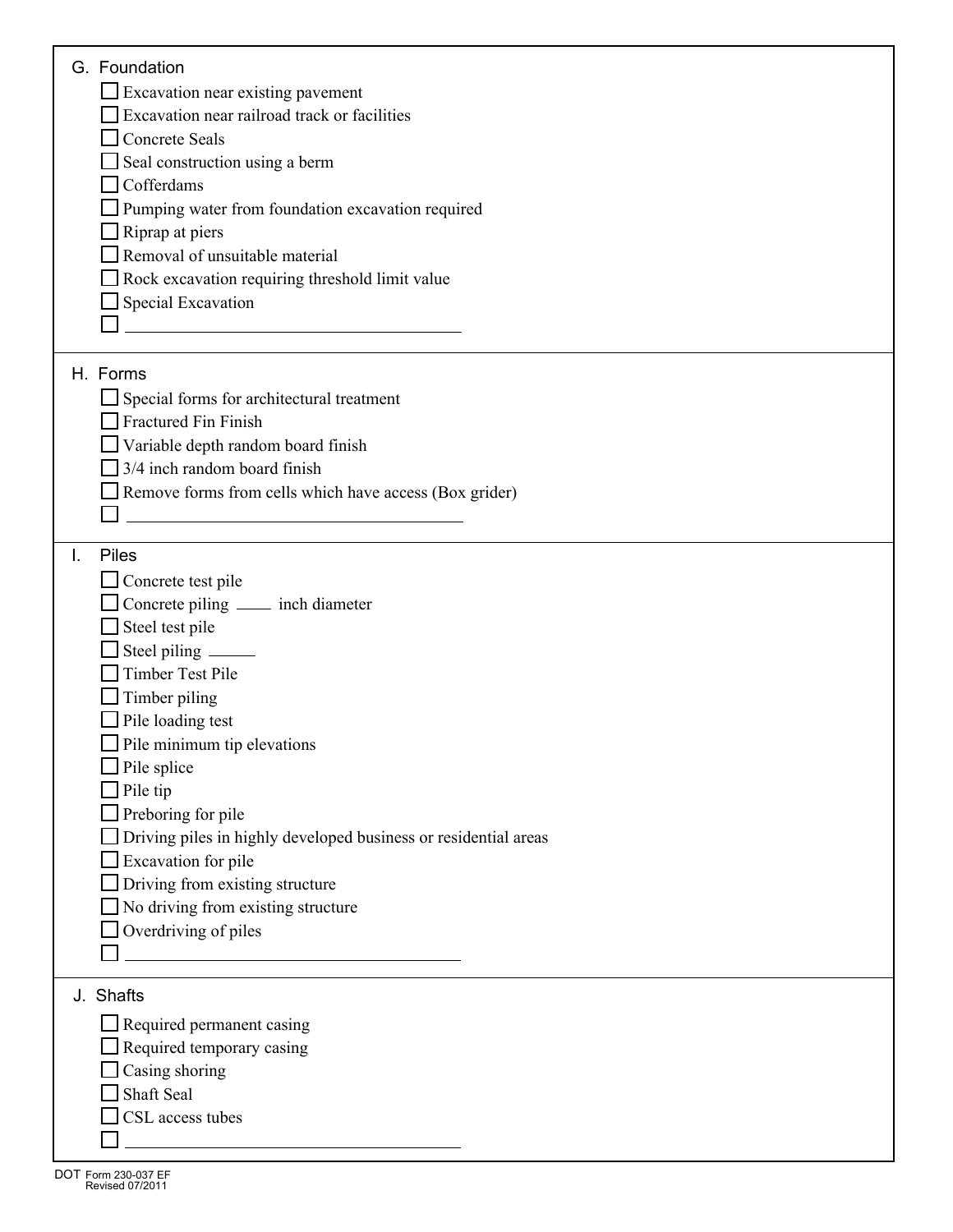| K. Prestressed Concrete Griders                        |
|--------------------------------------------------------|
| Epoxy - coated prestressing steel                      |
| $\Box$ Temporary strands                               |
| $\Gamma$ fc 28 days > 8,500 psi                        |
| Precast prestressed member                             |
| Spliced prestressed concrete girder                    |
| Prestressed concrete tub girder                        |
|                                                        |
| L. Superstructure                                      |
| Concrete class                                         |
| Post - tensioning tendons                              |
| Elastomeric bearing pads (pad only)                    |
| Elastomeric bearing pad assembly (fabricated assembly) |
| Fabric pad bearing                                     |
| Disc bearing                                           |
| Spherical bearing                                      |
| Cylindrical bearing                                    |
| <b>Electrical Conduit</b>                              |
| Expansion joint                                        |
|                                                        |
|                                                        |
| M. Steel Structure                                     |
| Structural Carbon Steel                                |
| <b>Structural Low Alloy Steel</b>                      |
| Structural H.S. Steel                                  |
| <b>Steel Casting</b>                                   |
| A - 307 Fasteners                                      |
| M - 164 Fasteners                                      |
| $\Box$ F-1554 Fasteners                                |
| Shop Assembling                                        |
| Notch Toughness Requirements                           |
| Application of Paint - Color No.                       |
| <b>Steel Erection</b>                                  |
|                                                        |
| N. Timber Structures                                   |
|                                                        |
| Untreated                                              |
| Creosote treated                                       |
| Salt treated                                           |
| Glulam deck panels                                     |
| Type and grade of timber                               |
| Fire prevention requirement needed                     |
|                                                        |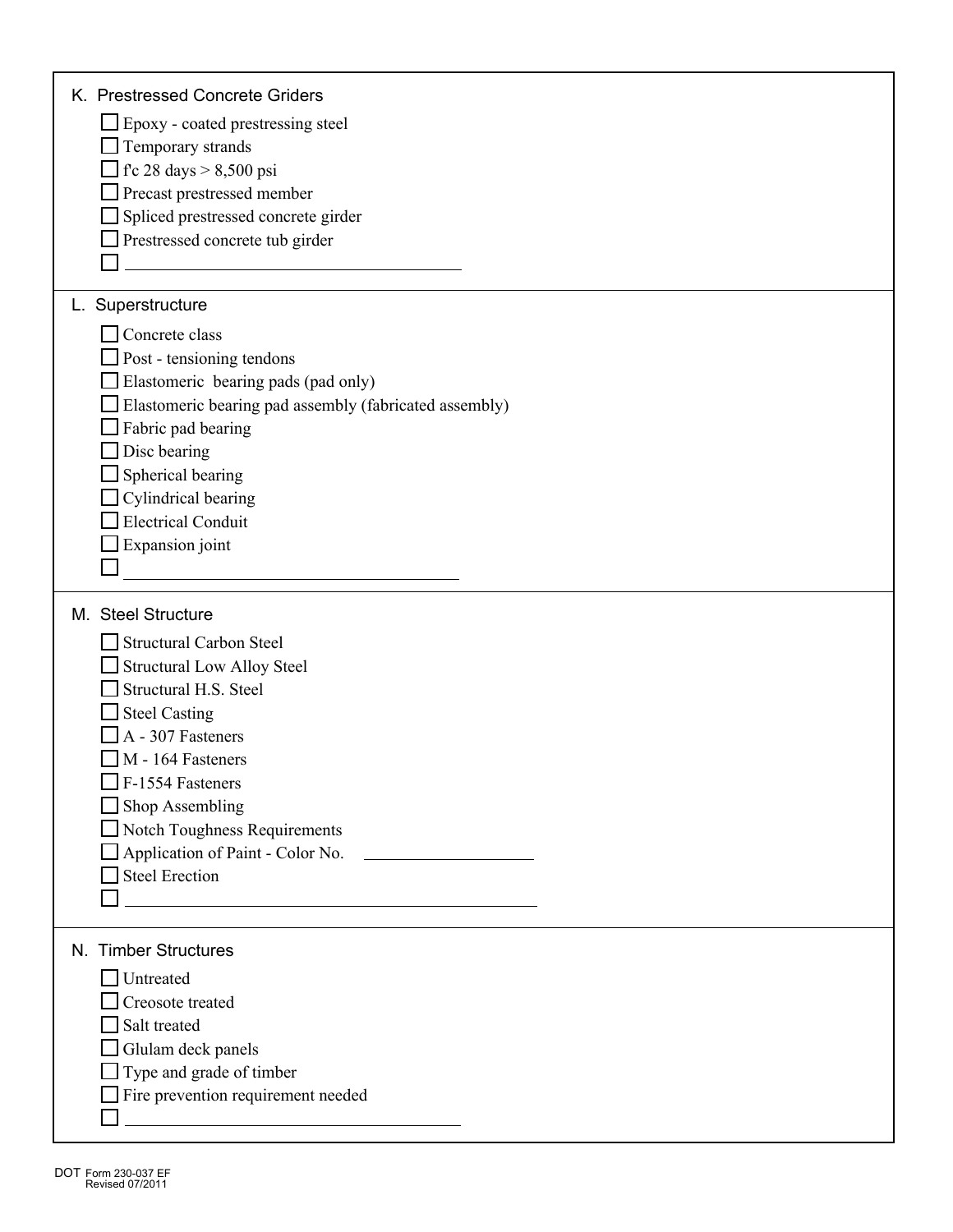| O. Signing and Lighting                                                          |
|----------------------------------------------------------------------------------|
| □ Navigation lighting system                                                     |
| Temporary navigation light                                                       |
| Sign bridge on structure                                                         |
| Cantilever sign structure on bridge                                              |
| Bridge mounted sign brackets                                                     |
|                                                                                  |
| P. Drainage System                                                               |
| $\Box$ Special bridge drains                                                     |
| $\Box$ Bridge grate inlets                                                       |
| Downspout                                                                        |
|                                                                                  |
| Q. Surface Finish                                                                |
| $\Box$ Fractured fin finish                                                      |
| Sandblast finish                                                                 |
| Variable depth random board finish                                               |
| 3/4 inch random board finish                                                     |
| $\Box$ Pigmented sealer                                                          |
|                                                                                  |
|                                                                                  |
| R. Special Classes of Concrete                                                   |
| Concrete Class EA                                                                |
| Concrete Class HE                                                                |
| the control of the control of the control of the control of the control of       |
| S. Bridge Widening or Replacement                                                |
| $\Box$ Complete removal of existing structure                                    |
| $\Box$ Removing portions of existing structure                                   |
| Salvage Materials, storage site<br>, salvage item                                |
| $\Box$ Coating contrete surface with epoxy resin                                 |
| $\Box$ Drilling holes                                                            |
| $\Box$ Core drilled holes                                                        |
| $\Box$ Set rebar with epoxy                                                      |
| $\Box$ Use of rockbolts or rock anchors                                          |
| Grout, comp. strength ________ psi at _____ day, location ______________________ |
| As built Plans of existing structure available for bidder's inspection           |
| $\Box$ HMA overlay                                                               |
| $\Box$ LMC overlay                                                               |
| $\Box$ Polyester concrete overlay                                                |
| Bridge deck repair                                                               |
| $\Box$ Further deck preparation                                                  |
| $\Box$ Explosive prohibited<br>$\Box$ Explosives allowed                         |
|                                                                                  |
|                                                                                  |